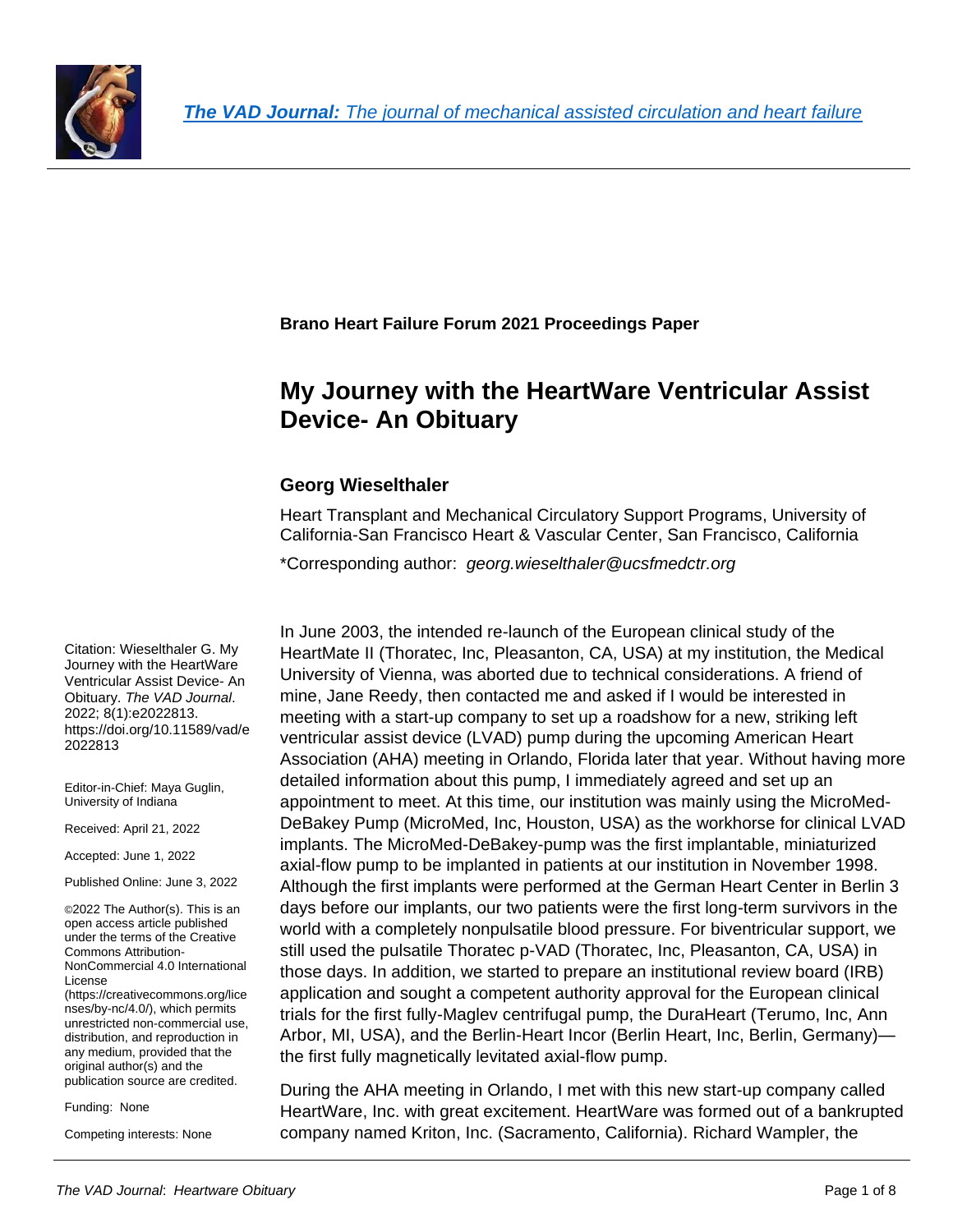



inventor of the famous Hemopump, was working with Kriton on a prototype of a blood pump with a hydromagnetic suspension. I met with three people at the proposed roadshow who showed me a prototype of a miniaturized centrifugal pump, weighing only 145 grams.<sup>1</sup> Jeff LaRose, the engineer behind the pump, explained the striking technology - a combination of hydrodynamic and passive magnetic bearings, which resulted in a wear-less blood pump with a very thin and flexible driveline with only five leads. Another great feature was the integrated inflow cannula into the pump housing, which dramatically reduced the size of the pump.

I was fascinated by the concept of the pump and expressed my great excitement to Seth Harrison, who was the financial brain behind this start-up. Being an electrical engineer by training and having worked with my close friend and bioengineer, Heinrich Schima, on different miniaturized centrifugal pump concepts with different bearing configurations in our own bioengineering/animal lab at the Medical University in Vienna, I started a very detailed technical conversation with Jeff LaRose and Brian Gore, a mechanical engineer from the Navy. I insisted that an LVAD in a clinical setting consists not only of a pump but also requires a control/driving unit that is of equal importance. I was assured that the controller already existed but was not part of the roadshow. I left this meeting with these three gentlemen with the impression that I had seen a great piece of technology, and I was excited to hear more in the near future. Completely unexpectedly, I received a phone call later that day from Seth Harrison, who asked to meet the very next day. During this meeting, we talked again about the possibilities for such a technology to be implemented into clinical practice, and he invited me to visit their new setup facility in Miramar, Florida. Unfortunately, I had to leave for Vienna again, but he promised to stay in contact.

Several weeks later, Seth Harrison contacted me and told me that he had business in Europe and wanted to meet in Vienna. During this follow-up meeting, I agreed to a consultancy role with the company. I would travel every month for the coming years to Florida and work with the team to bring this technology to market. Two weeks later (December 2003), I made my first clinical consultant trip to meet with Jeff LaRose, Jane Reedy, Carlos Reyes, and Chris Owens in Florida. It was an extremely exciting time for me because, after many years of endless hours and hard work in a university-funded research/animal lab facility, I was working in a professional start-up environment with a preset business plan and clearly defined timeline goals.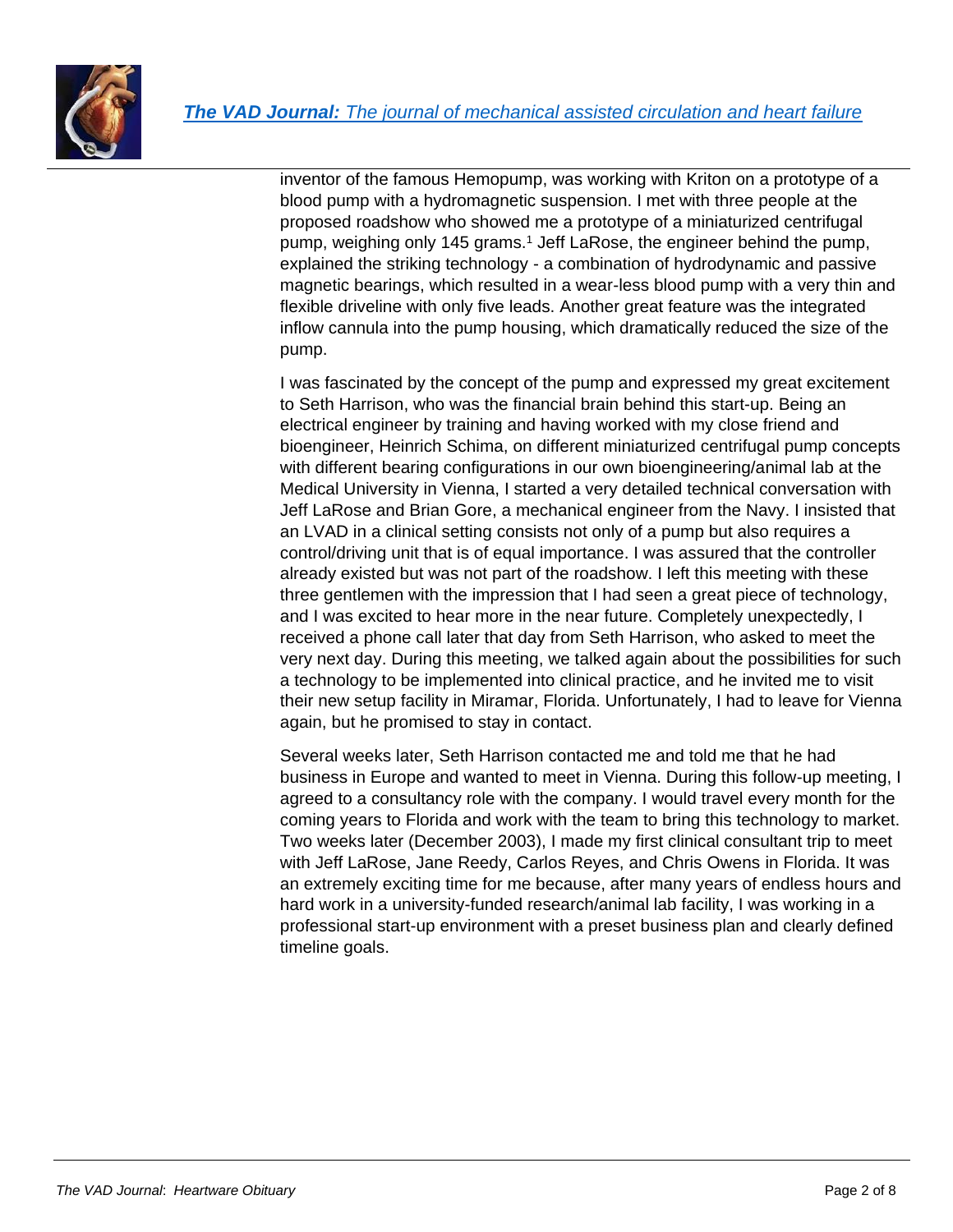



*The early HeartWare team in 2004; Jane Reedy, Jeff LaRose, Georg Wieselthaler, Carlos Reyes (from left to right)* 

As expected, the frozen prototype of the pump was available but a clinically applicable driving/control-unit was not ready. However, this made it even more exciting, because we spent the next couple of months brainstorming on how we could develop something brand-new, something that was not available at this point, and something that would make the system as user-friendly as possible.

Unlike my American surgical colleagues, I deal with heart failure patients for many years—from the very early moment in which they receive an LVAD to the time they are transplanted or expired. I saw patients on LVAD support every single day in my outpatient clinic and learned all the needs and threats these patients experienced while being on pump support. I also saw the needs of physicians taking care of these patients while being on LVAD support. Specifically, I knew the need for information from the LVAD-system to guide treatment. In this way, I was able to bring my years of clinical experience with VAD patients to concept meetings, and it was fascinating for me to be able to discuss the "crazy" new ideas with professionals who were willing to bring these ideas into reality. Thus, we created a controller/driving unit with new features that were not available in any other pump system at that time. Unfortunately, we were naturally limited by the money. The start-up company funding was supposed to last until the first clinical implant was completed. Nevertheless, we were able to implement quite a few novel features that could help patients with LVADs as well as the physicians taking care of them.

First, the controller/driving unit was miniaturized and lightweight to give patients the maximum comfort possible while wearing the device. For the first time, a controller had a little display on it where all-important pump parameters could be visualized by the patient at home, and all critical alarm conditions were visually displayed. The patient was provided information on how to react to these alarms or even mitigate them—a clear precursor of an interactive "smart controller." We implemented, for the first time, a storage media into the controller that retained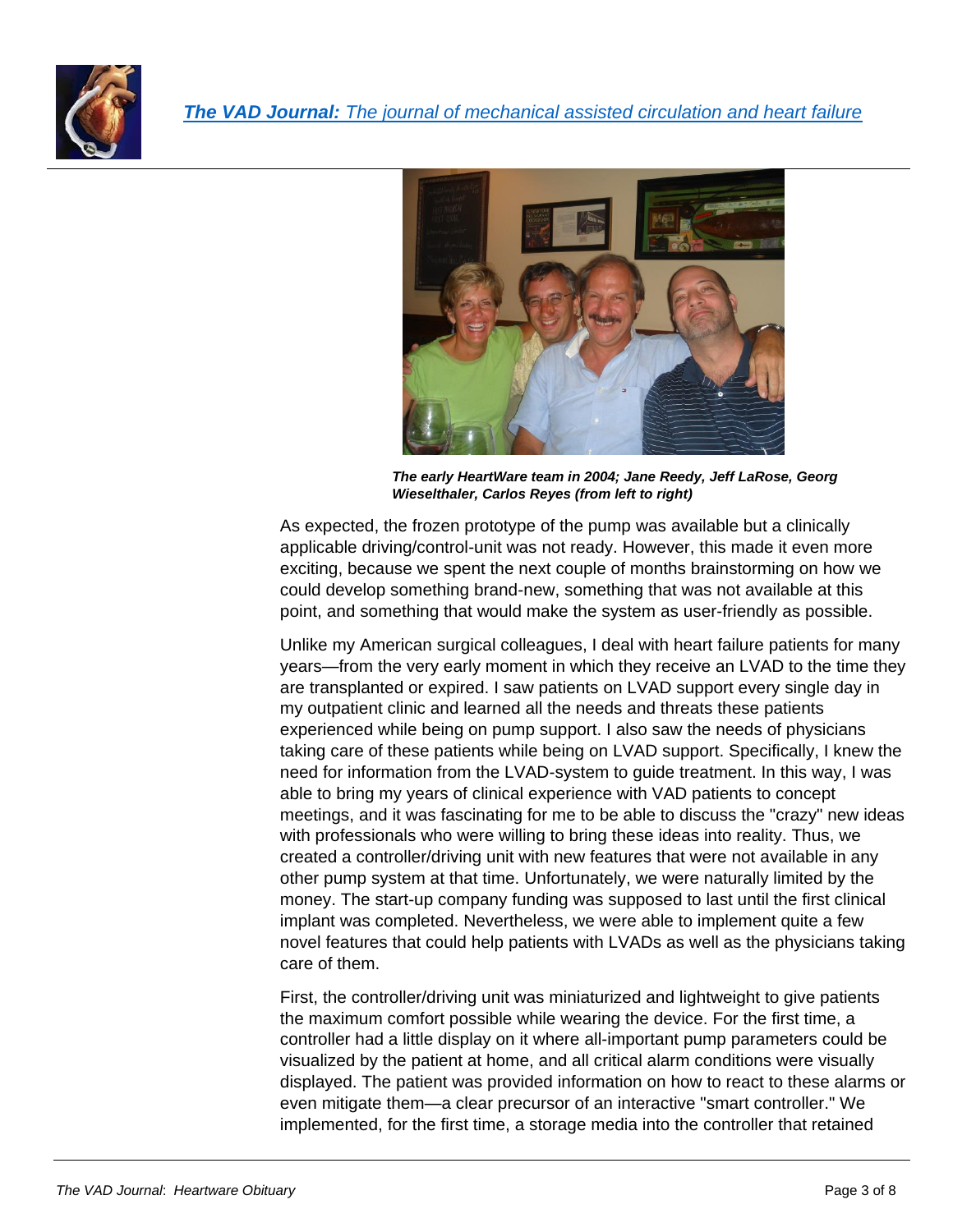

pump data for a period of 30 days. When the patient was seen as an outpatient in the clinic, the physician or coordinator could download the data on the monitor and have a clear overview of the patient's pump data for the previous month. We also replaced the heavy, old-fashioned lead batteries with smaller and lightweight lithium-ion batteries to reduce the overall weight the patients had to carry, which made the controller/battery pack the lightest pack at that time.

Another important new feature was that the monitor was not a large laptop computer mounted on a cart on wheels. These carts take up a lot of space, especially when a patient is in the intensive care unit (ICU) where the rooms are jam-packed with other devices and monitors. We came up with the idea to use a touch screen tablet as a monitor. The monitor-screen needed to be a good size where the vital pump parameters were displayed in large numbers, so they could be seen even from a distance. This gives the nurses and ICU attendings the opportunity to check on patients on LVAD support even from outside the room. An additional new feature was that the monitor displayed in real-time LVAD poweruptake and calculated LVAD-flow waveforms. This feature turned out to be the most valuable tool for physicians because out of the waveforms many physiological and pathological patterns could be detected. With more and more knowledge about the waveforms and more detailed interpretation of them, several important diagnostic pump conditions could be determined: heart rate, arrhythmias, left ventricular volume filling, ventricular suck-down, the opening of the aortic valve, pulsatility, contractility of the left ventricle, beginning of clot formations, and more. One major feature we, unfortunately, were not able to accomplish was the idea to connect the monitor with the pump-controller via Bluetooth. This would have been very convenient for the nurses and coordinators to handle the monitor. Nevertheless, this was extremely complex in 2004 and surpassed the financial abilities of our start-up company, so we ended up with a regular physical cable connection of the controller with the monitor.

The intention of our team was to develop the best and most user-friendly pump with a wear-less pump technology so that patients could be supported for years and years. To increase the durability of the LVAD-system, we intended the pumpdriveline to be as flexible and fracture-resistant as possible; therefore, we used the more expensive pacemaker-lead alloy instead of copper leads that have lower fatigue limits and were routinely used by other companies.

During the early days with HeartWare in Miramar, I was still working on a small, miniaturized centrifugal pump in our university-based lab in Vienna. I did multiple animal experiments with different rotor configurations that my technical team, with my bioengineer Heinrich Schima, wanted to investigate. After one of these extremely long and tiring days in the operating room and then in the bioengineering and animal lab, I returned home and had a horrible nightmare the following night. I dreamt that all our experiments with our university-based pump were so successful that we intended to go for the first human implants, and I personally volunteered for it demonstrating how well this pump was functioning. After the pump was successfully implanted into me, I was asked to give a talk in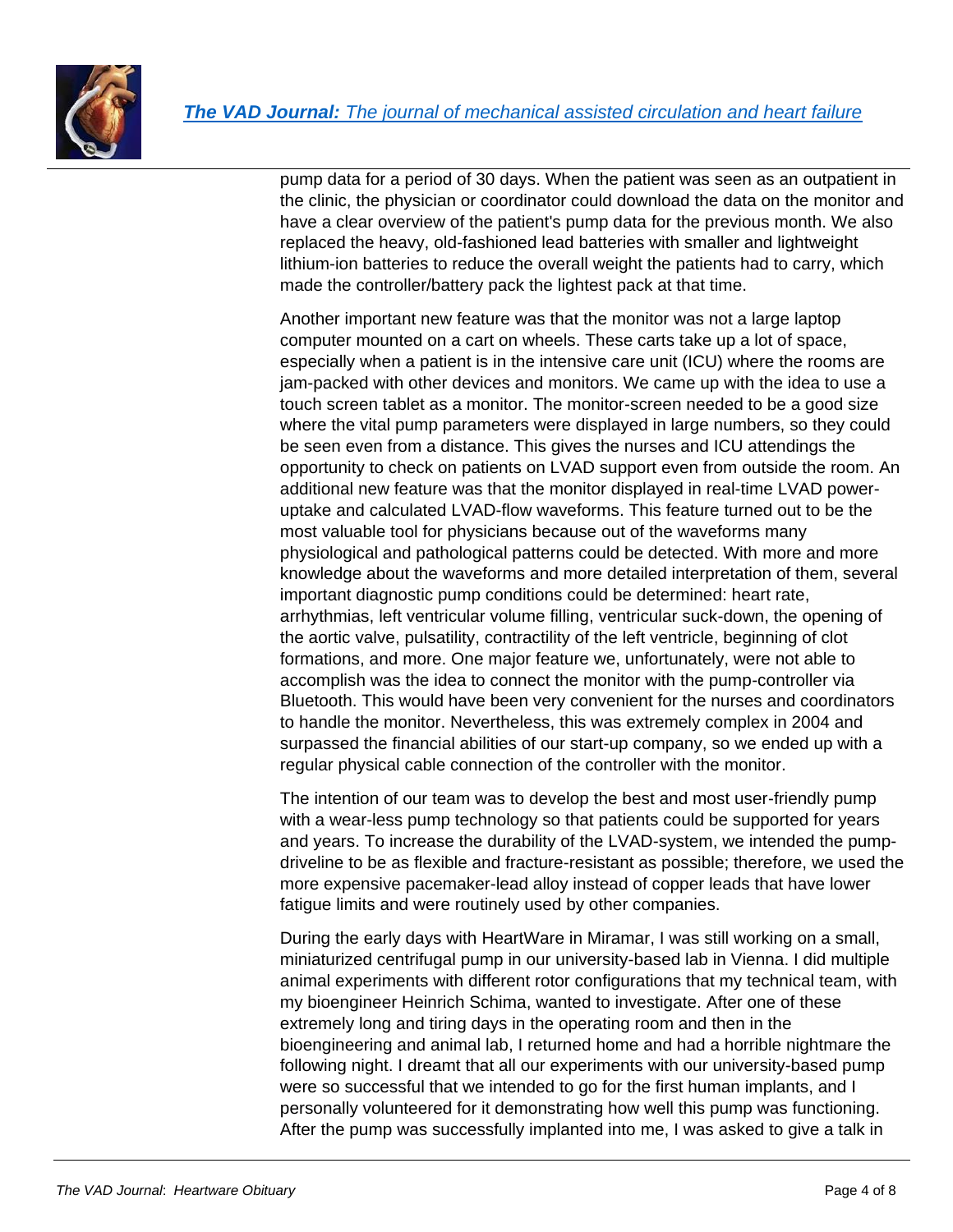

front of the entire University faculty, which was very prestigious and filled me with lots of pride that our year-long work in the bioengineering and animal lab had come to such fruition. Unfortunately, on the way back home after this big moment, I was driving in my car and realized that my batteries were running out of power and no more spare batteries were left. This was such a stressful situation that I immediately woke up drenched in sweat. Based on this strange nightmare, I discussed this situation with the HeartWare team, and we decided to develop a car charger system for the HeartWare ventricular assist device (HVAD) to add usability and safety for patients to travel long distances in cars. To date, the HVAD is still the only LVAD system that provides this feature.

From 2004 to early 2005, the HeartWare team was growing, and everybody was working hard to accomplish all the goals we had set for ourselves. The first animal experiments were performed at Dr. Denton Cooley's lab at the Texas Heart Institute in Houston by "Bud" Frazier and his team. Dan Tamez was working in Dr. Cooley's lab at the time and took care of the animals with the implanted HeartWare pumps; he was later hired as a valuable addition to the HeartWare team. In late 2004, Stuart McConchie was appointed chief executive officer (CEO) of Heartware, Inc., and the company received a large financial boost from an Australian investor. At the end of 2005, after successfully finishing the good laboratory practice animal experiments, we started to prepare everything for the first human implantation.



*HeartWare team at first implant in Vienna on March 22, 2006; Georg Wieselthaler, Jeff LaRose, Stuart McConchie (back, from left to right), Jane Reedy, Dan Tamez (front, from left to right)*

When I signed my consultancy contract with Seth Harrison in 2003, I got his word that if we ever reached clinical implantation, it would be at my home institution in Vienna. Being the Clinical Director for Mechanical Circulatory Support at the Medical University in Vienna, I received IRB and competent authority approval for an implant in February 2006, and in March, I found the perfect patient. A 48-yearold former opera singer with end-stage heart failure, who suffered from nonischemic cardiomyopathy, was the first patient to receive HeartWare's HVAD on March 22, 2006. The operation was successful; it was fast and uneventful. The patient was extubated seven hours after surgery and moved to the floor after four days. Although the patient was bed-ridden before surgery, he recovered quickly and was put on a very intense mobilization program by our well-trained physical therapy staff. He was the first patient of the European/Australian HeartWare CEmark clinical trial with three centers in Europe (Vienna, Hannover, Harefield) and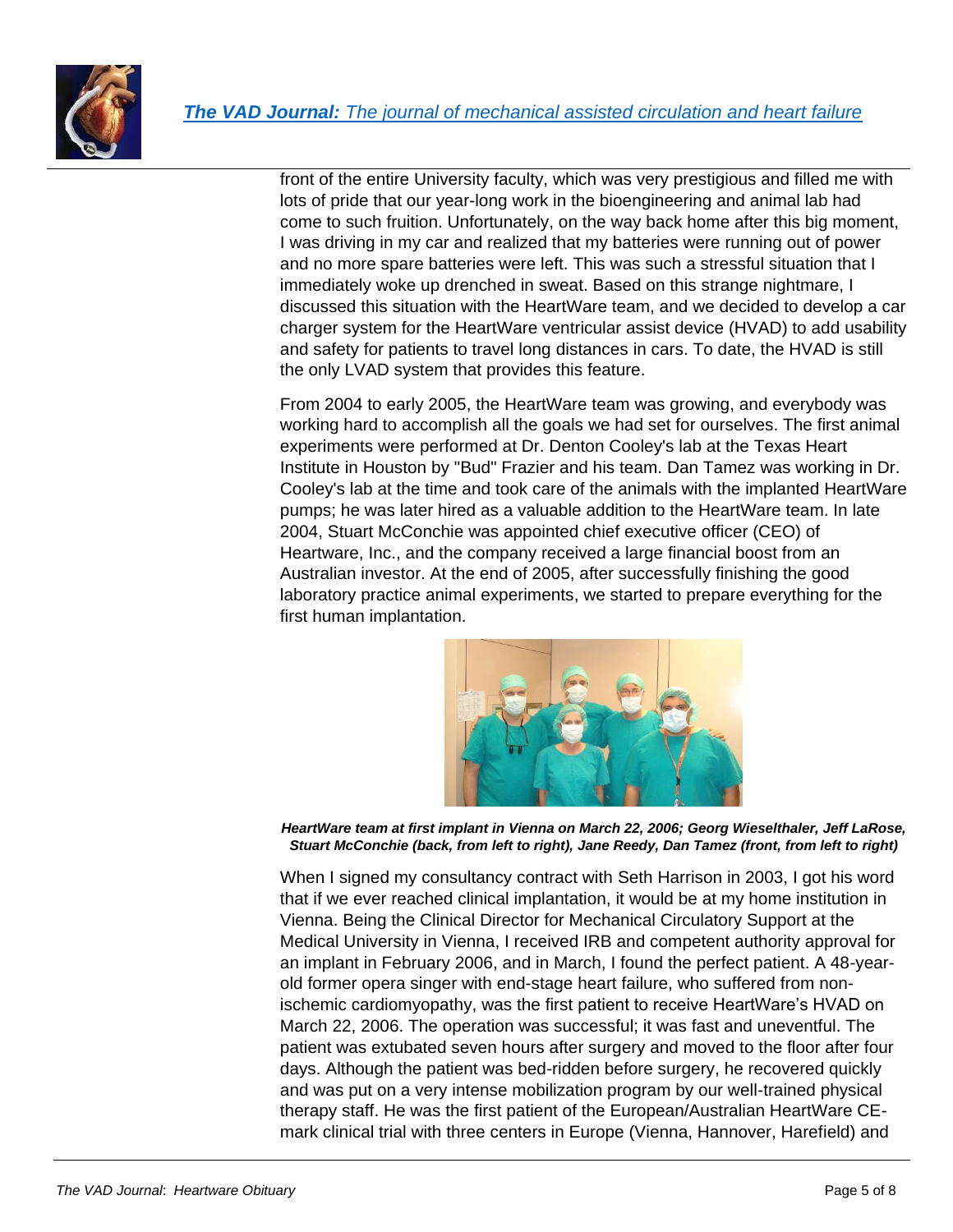

two centers in Australia (Perth, Sydney). While on the HVAD support he started singing once again and went back on stage to perform professionally. He was successfully transplanted after a year on the pump and is still alive and doing extremely well. A month after this first patient, I implanted the second HeartWare pump into a 35-year-old patient, who also did very well. An additional two more implants followed in 2006. Overall, 23 patients were enrolled in this clinical trial, and excellent results were achieved. Specifically, a 91% survival rate at 6-months and an 89% 1-year survival were reported—the best results in a clinical LVAD trial at that time.<sup>2</sup> One of the patients from the Hannover site suffered an unfortunate intracranial bleed, and extensive blood work was performed. Coincidentally, diminished Von-Willebrand factor multimeres were found in his blood. For the first time, it was demonstrated that patients on rotary blood pumps can develop a clinical situation similar to the acquired Von-Willebrand's syndrome due to the high shear stress.<sup>3</sup>



*Georg Wieselthaler (left) and the first patient to receive a HeartWare device (right)*

In 2007, Doug Godshall was introduced as the new CEO of HeartWare, Inc., and he hired Jim Schurman as the new Director of Marketing and Sales. HeartWare's manufacturing facility moved from Miramar, Florida to Miami Lakes, Florida, where a larger space was available.

After achieving the CE-mark in Europe, the HVAD was immediately adopted at many centers in Europe, Australia, and Asia Minor as the primary LVAD to be used. It was in clear competition with the HeartMate II, which was an established pump in clinical use. For the next three years, I proctored HVAD implants all over Europe, Turkey, and Israel.

In 2011, I moved from Vienna to the United States and started working at the University of California-San Francisco (UCSF). It took until December of 2012 for the FDA to approve the HeartWare pump; with that commercial approval, the device was released for purchase in the United States. Meanwhile, a less invasive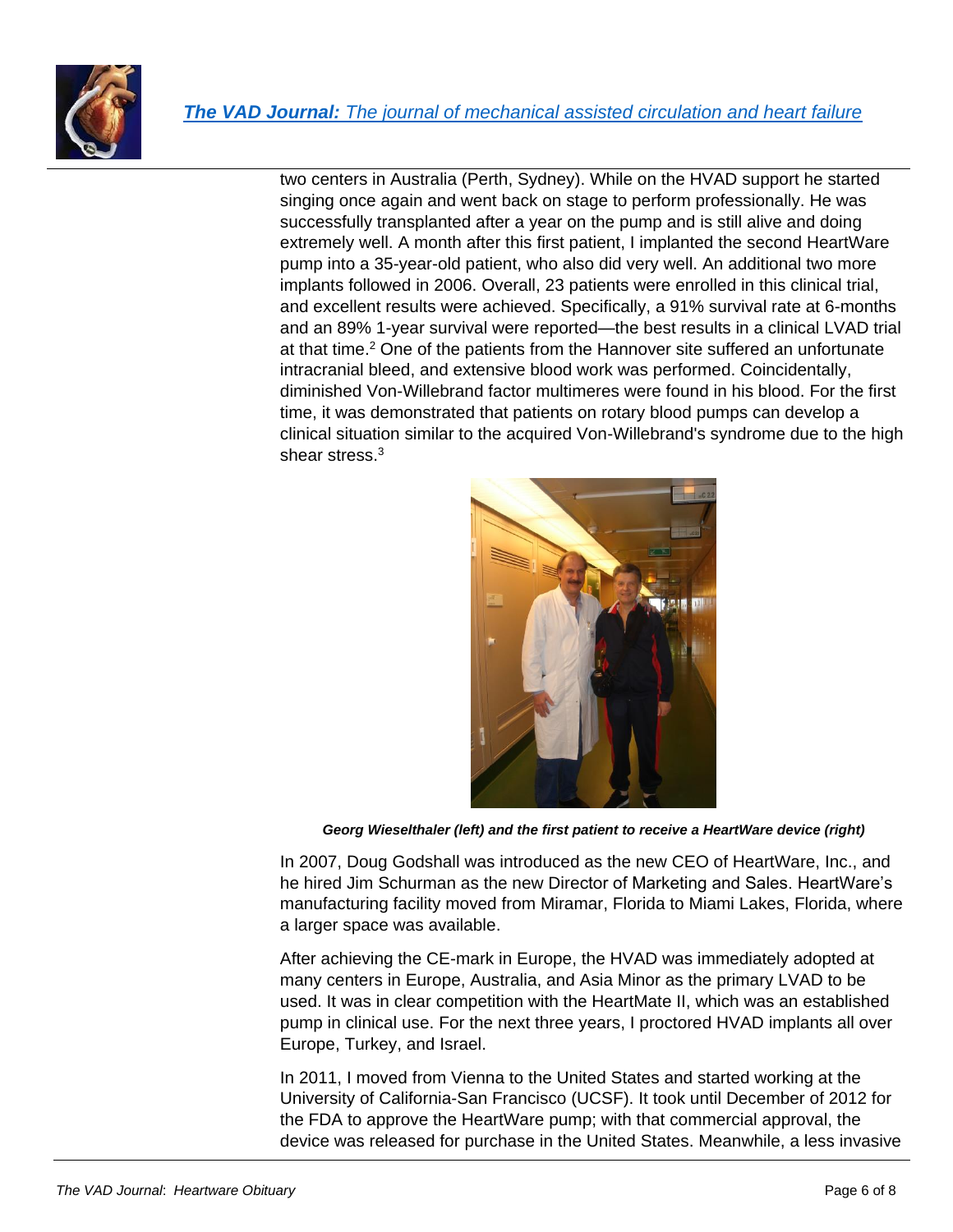

implantation method for the small HVAD pump was evaluated for selected patients in Europe. Immediately after commercial approval in the US, I successfully implanted the first HVAD at UCSF with this less invasive surgical technique. HeartWare, Inc. initiated the LATERAL trial for evaluation of this new implantation method and enrolled 144 consecutive patients in 26 US centers.4,5 I was able to enroll 35 patients from my own institution, and the study proved that this implantation method is safe and can have advantages over the standard sternotomy procedure in selected patients.

Over the years, the HVAD gained market shares all around the world. Interestingly enough, a larger proportion of the Europe market used the HVAD when compared to the United States. Thoratec, Inc. attempted to acquire HeartWare, but in the end, Medtronic successfully bought HeartWare, Inc. in August 2016. Most of the original HeartWare staff left; David Steinhaus and Tom Vasiliades become the new leadership for the device. Initially, big plans were made to further improve the system and upgrade the technology. At this point, I was just involved as a distant consultant and, unfortunately, this was completely disrupted with the start of the pandemic in early 2020.

In the last few years, LVAD implant numbers soared worldwide; however, the HVAD market shares were dropping, and technical issues arose with the pumps. The FDA began issuing warning letters. On June 3, 2021, at 6:00 am Medtronic announced, without any warnings ahead of time, that it would stop the distribution and sale of HVAD. The company recommended no further implantations of the device. With this decision, a nearly 20-year story of a novel pump and a very sophisticated pump concept and more than 20,000 clinical implants came to an abrupt stop.

For me, personally, it was a very exciting journey over a large portion of my professional life as a cardiothoracic surgeon, engineer, and researcher. I personally implanted several hundred of these pumps and saved uncounted lives with its support. I am extremely pleased and honored that I was part of this extremely exciting endeavor. I do believe that we, as a team of engineers and dedicated clinicians, made some great achievements with the HVAD - for the field of mechanical circulatory support, as well as for our community, but mainly for our patients that suffer from a deadly disease.<sup>6</sup>